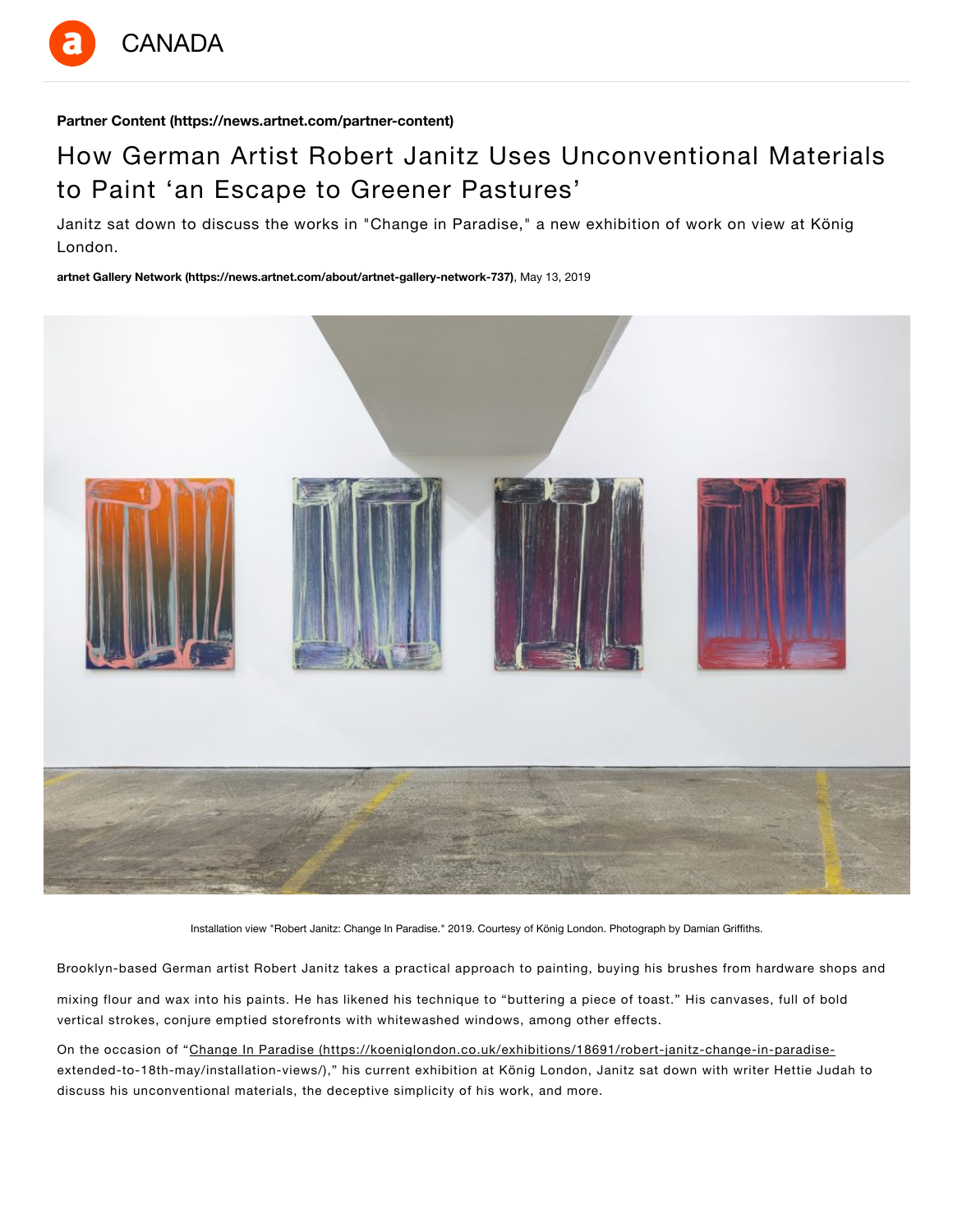**I first saw your work in a show that Bob Nickas curated at the Maramotti Collection and I was very struck by it. There was a particularly large painting, about eight feet tall, in a papal purple. Like those on view at König, it was a very reduced [work in thick, intensely colored wax. I kept thinking about how that first giant brushstroke must have felt like a lea](https://koeniglondon.co.uk/exhibitions/18691/robert-janitz-change-in-paradise-extended-to-18th-may/installation-views/)p, like jumping straight into something wet. And I kept coming to this idea of vertigo, because these painting give you nowhere to hide. It's all enormous sculptural marks. Do you get that sense of vertigo?**

I am a shv person, and the idea of expressing mvself—even with only mvself as an audience—feels like something I have to deal



Richard Janitz, *Sosumi* (2019). Courtesy of König London. Photograph by Damian Griffiths.

# **You have talked about the idea of painting as a performance. Do you feel you need to create a facade to approach making a painting—to create some kind of a formal sense of who you are as a person in creating a painting?**

Yes. At some point I felt I was good at acting, that it adds a playfulness to my range of being. This performance also takes away from a sense of seriousness and allows me to sidestep the historical burden of painting.

## **How does this performance side of the work manifest? You've used the term "dandy painter," as if you have a sort of persona. The word "dandy" brings an association of flamboyance.**

The term came into focus when I was living in Paris. Baudelaire was a key figure in forming the idea of the artist in modern life and what that could be. Susan Sontag and her writings on the camp aesthetic were also important. Probably because I kept switching cultures, from Germany to France, I felt I got a completely different perspective on myself. And then from France to the US, again a different perspective. I found when I arrived to the US a notion of freedom that you can basically be who you want to be. I didn't experience that before in Europe, where there were a certain set of rules and you tried to get by within them. In the US it felt like there were no rules: you have to manifest what you want. Maybe all of this comes together as the actor or the penniless artist…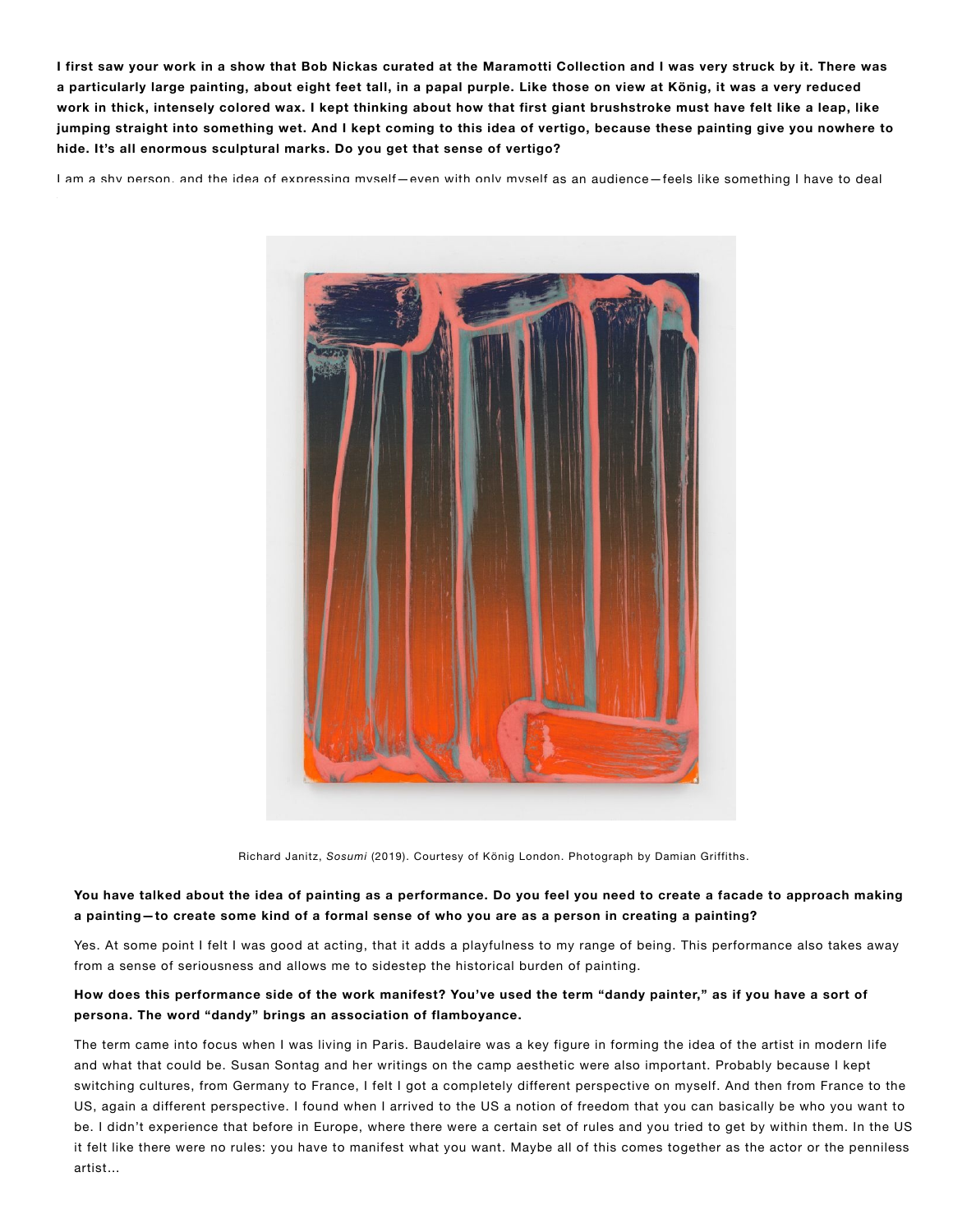

Installation view of "Robert Janitz: Change In Paradise," 2019. Courtesy of König London. Photograph by Damian Griffiths.

# When we spoke before, I was interested in how you imposed rules and restraints on yourself. It seems like you need that pressure of being constrained in some way. Moving to America and suddenly feeling that you had no rules, that you could **do anything you wanted, be any character, was that stimulating or was it terrifying?**

I experienced it as liberating and not terrifying. On the contrary, I think I felt emotionally restrained in France, maybe partly also because of my not knowing what painting was for me—or what I wanted to paint—and trying these systems of mark-making just to keep busy and paint something. I think that straitjacket wore off at some point. After years of following a regimen it became ridiculous and slowly disintegrated. With my cultural shift, it was a good moment for my work to open up.

## How did that transformation manifest itself in the work you were producing in France and the work you were producing in **New York?**

For a couple of years, I had set up a very simple system of mark making: I would repeat these loopy lines with cyan, magenta, yellow, and white. That was my system and I made dozens of paintings that all looked alike. After five years the lines fell apart. I still kept the colors but it shifted to a horizontal orientation. These first loopy lines from 18 years ago were made in acrylic so they didn't mix much. Then I got into oil painting where more happens with the landing of the strokes.

# Your recent works use a mixture of materials that you've concocted yourself. When did you start working with more **unconventional materials?**

New York is where the playfulness happened that allowed me to include flour, for example, and more abject materials, as well as different sizes of brushes.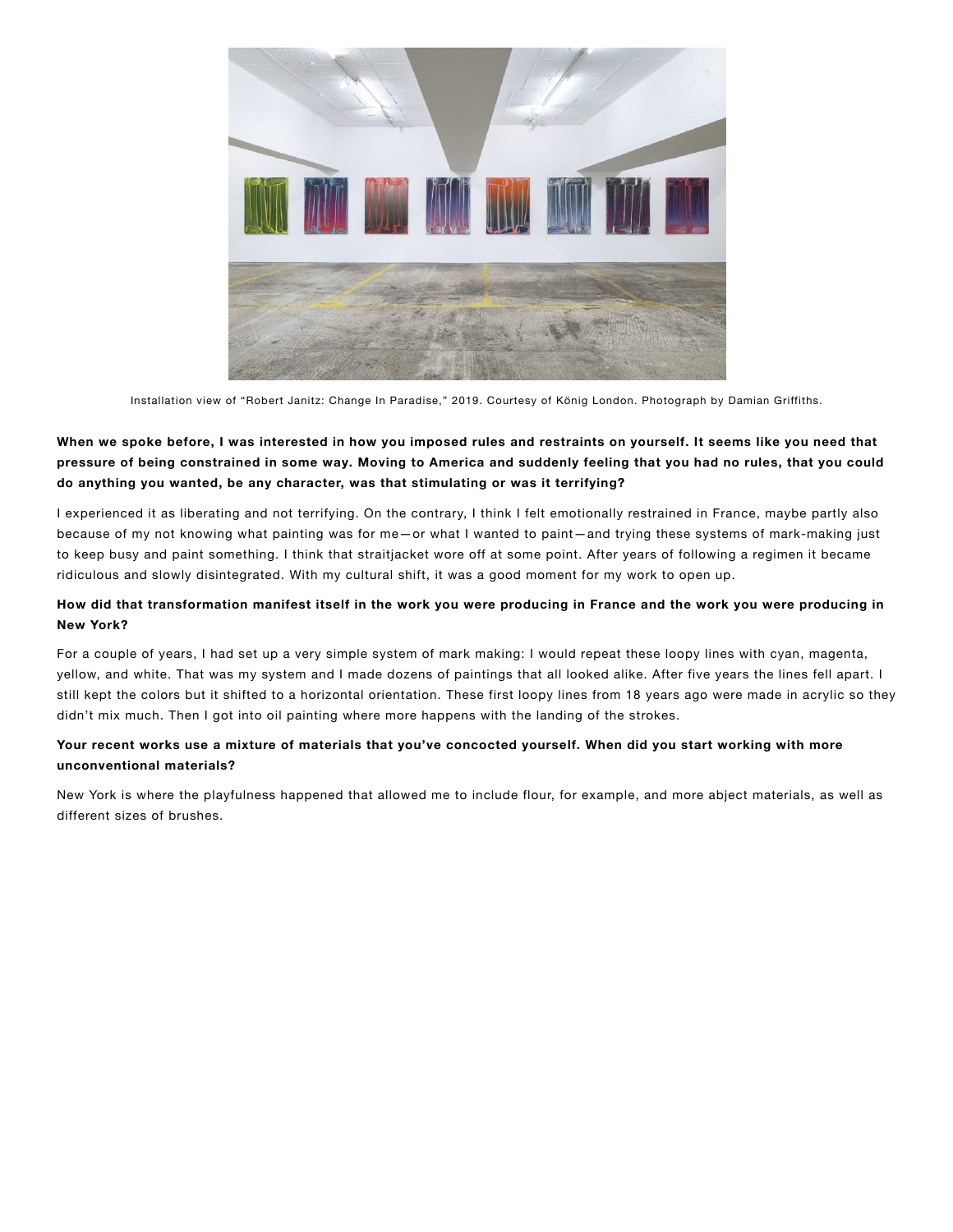

Installation view of "Robert Janitz: Change In Paradise," 2019. Courtesy of König London. Photograph by Damian Griffiths.

## **You don't use artists' brushes?**

No, these are actually wallpaper paste brushes that I buy in a hardware store in Germany.

#### **What's the paste you are working with? Flour and wax?**

It's cold wax that gets thinned down in turpentine and it gets this kind of slushy, pancake dough liquidity which incorporates quite a large amount of flour and very little oil paint, mixed in for color.

#### It feels as though there is a daily practice of gesture and movements that goes into creating these works.

I spend most of my day in the studio. But most of the day I am not really doing much; I feel like I am working the atmosphere. I do Thai-Chi in the studio. I just look. In a way I really wait for the right mindset to settle in, a right sense of pacing and a right sense of decision-making. Then, usually in the later afternoon, by 5 p.m., I start working. But I feel time is necessary. I can't rush in, throw my coat on the couch and off to the brushes. These last layers are always a one-shot deal, it's done in one sitting but it's not done in 10 seconds. The rhythm is also quite a continuous thing, I don't really speed up and then sit in the corner and think and then rush back. It's not very dramatic, it's kind of slow.

What is the difference between the works in which you pushed the paint and works in which you pulled the paint?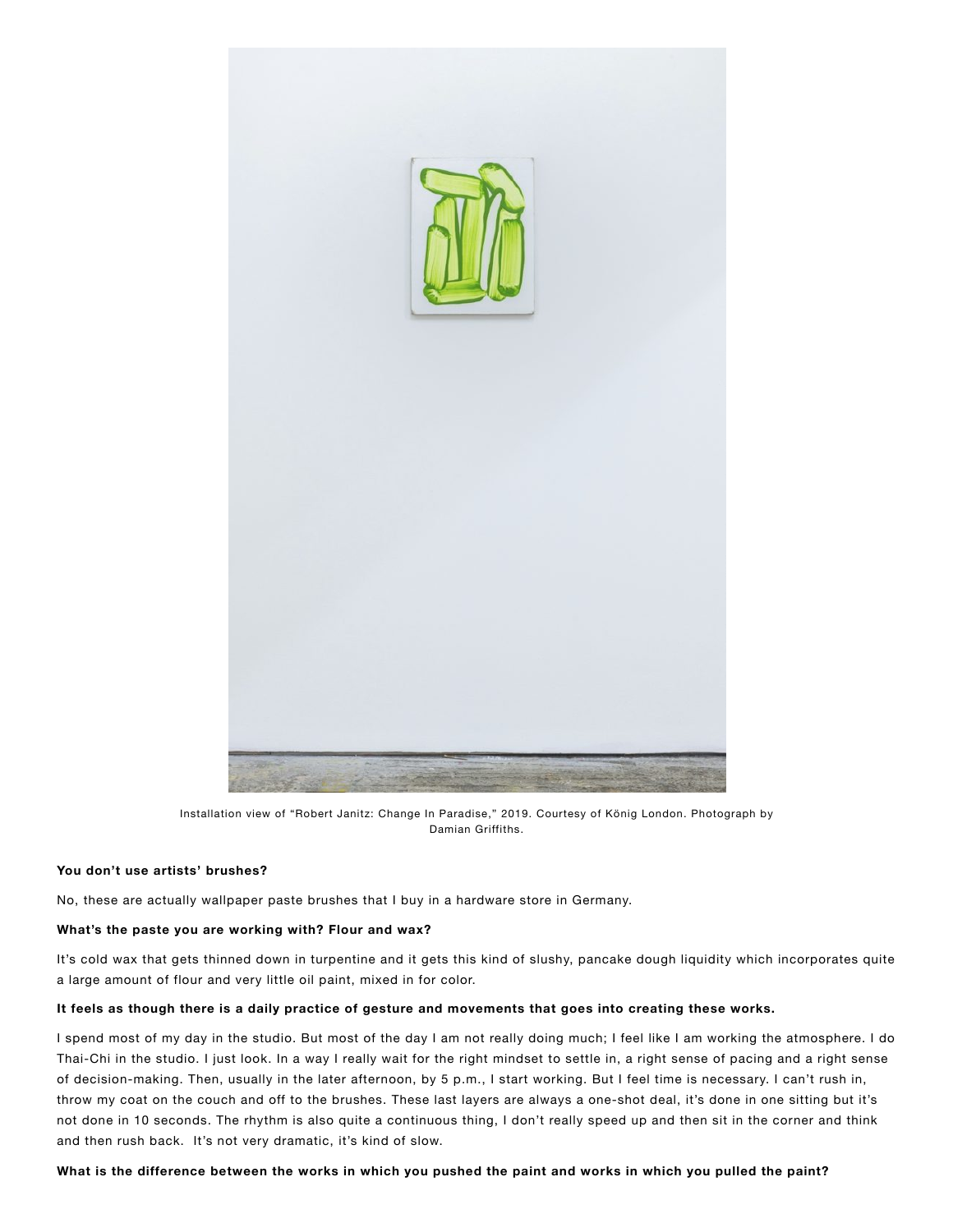These are all made, obviously, on the floor. Pushing the brush allows the paint to be squeezed on the side of the brush and the paint gets pushed to the side. That way what remains is mostly the outline of that gestural mark. Technically, the paint is almost driven away in pushing it. In pulling it's more evenly spread and more translucent.



Installation view of "Robert Janitz: Change In Paradise," 2019. Courtesy of König London. Photograph by Damian Griffiths.

## **You've talked about color's relationship to memory. How does this idea play out in your studio?**

At some point I started working on several canvases at the same time so there are maybe five or six that I am working on and I don't have a particular plan for what the next color will be. In one painting, for example, I'll think, "this is like the color of the rubber seal my mother used to close glass containers."

### **Your mother was a textile weaver. Thinking about pattern and abstraction, can you see a link from that to your own work?**

I certainly can see it, but I don't think of these paintings as abstract now.

#### **How do you think of them? To me they seem like they are portraits of a brushstroke perhaps?**

Yes, maybe that's it.

#### **How did you conceive this particular show for the space?**

I was kind of terrified. The problem is obviously the heavy ceiling structure, so I came up with these medium-sized paintings in the row, which hold up against the steel structure. My approach was to be like a theater set. The scenography should start out from the entrance: you come in and there are these weird obstacles that obscure your proper passage into the space. What speaks first is the space, then you turn around and the show actually unfolds.